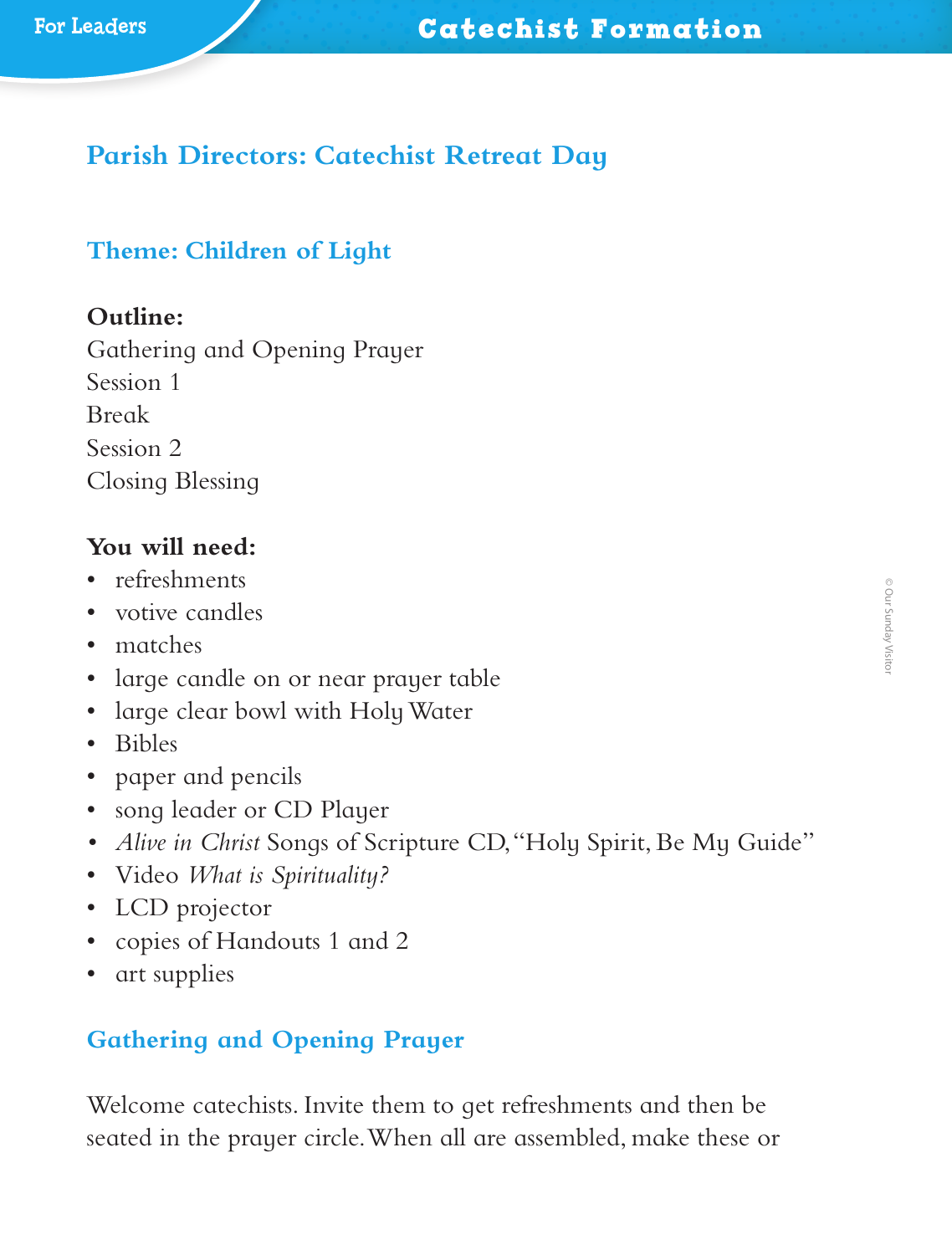similar introductory comments:

- This is meant to be a special time apart to help nourish faith.
- Think of it as your time. There is a structure to the time together but feel free to go off by yourself or spend time alone reflecting if the Spirit moves you to do that.

**Leader:** *Please stand and sing together "Holy Spirit, Be My Guide."*

**Leader:** *Let us open our hearts to the presence of the Holy Spirit. Please respond* **Come Holy Spirit.**

**Leader:** *Spirit of the Living God, grant us enlightenment and inspiration.* **All: Come, Holy Spirit.**

**Leader:** *Spirit of the Living God, guide our thoughts and prayers to know your will.*

**All: Come, Holy Spirit.**

**Leader:** *Spirit of the Living God, grant us the courage to change and grow.*  **All: Come, Holy Spirit.**

**Leader:** *Come, Holy Spirit, fill the hearts of your faithful and kindle in us the fire of your love.*

#### **All: Come, Holy Spirit.**

*Be seated*

**Leader:** *A reading from the Letter to the Ephesians.* Read Ephesians 5: 8-10.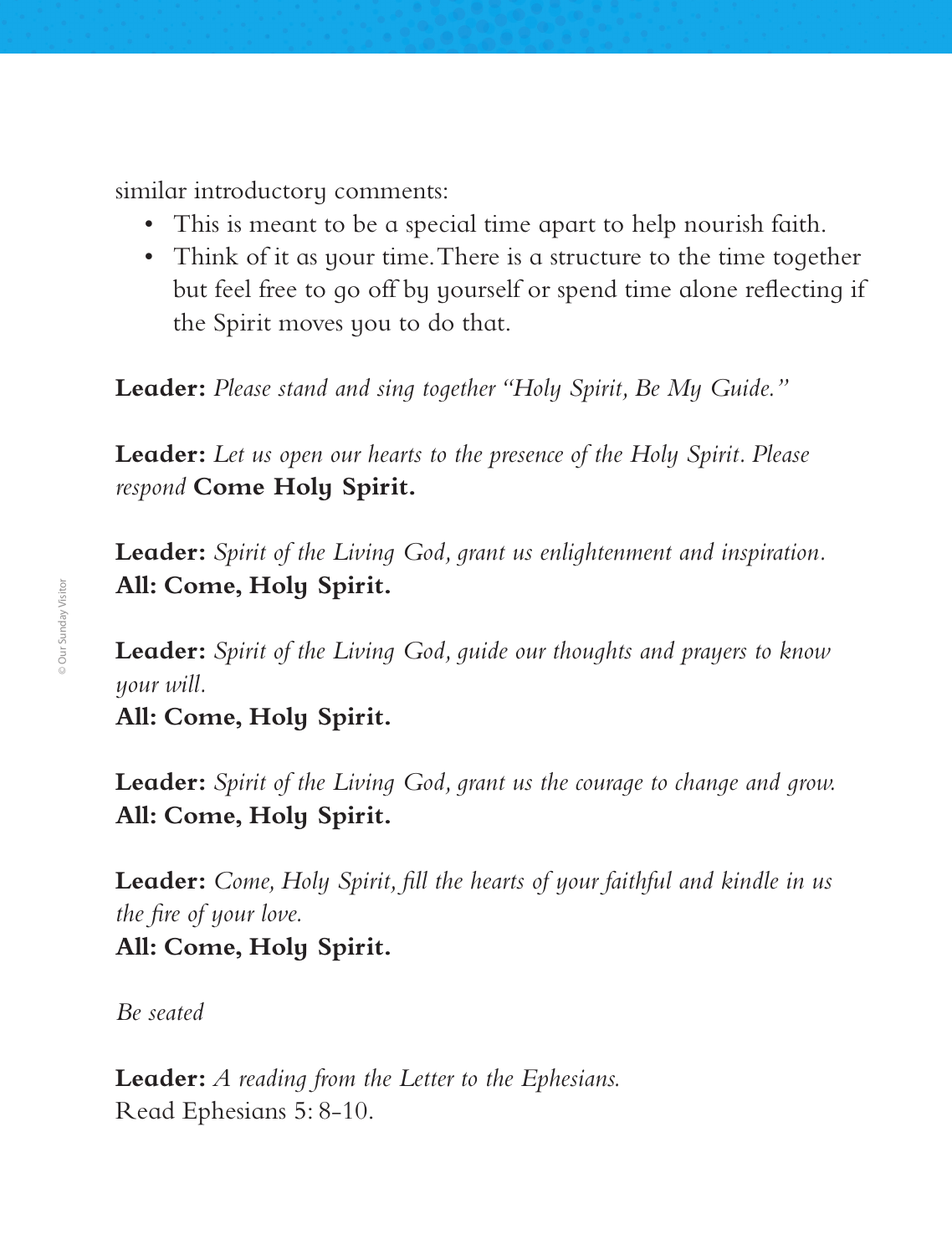Reflection:

In your own words and with one of your own experiences make the following comments:

- In the Baptismal Rite, after the child is baptized, the celebrant goes to the Paschal Candle and lights a baptismal candle which he then gives to a parent or godparent with the words "…this child of yours has been enlightened by Christ. He/she is to walk always as a child of the light. May he or she keep the flame of faith alive in his (her) heart." par 180
- Use some examples of people who witness living as a child of the light to you.
- How did they get that way? We keep the flame alive by paying attention to it, by being serious about our imitation of Jesus.
- For all of us, that flame was lit at Baptism when we were joined to Christ who lives in us.
- It gives us the power to be light as he was.

Tell the group they will have a few minutes of silence to reflect on what being a child of light means for them today.

Ask the group to come forward and remember their Baptism by blessing themselves with Holy Water. One by one light the votive candles from the large candle and present each catechist with a lit candle saying: *[Name,] live as a child of the light.*

Play quiet background music during this ritual.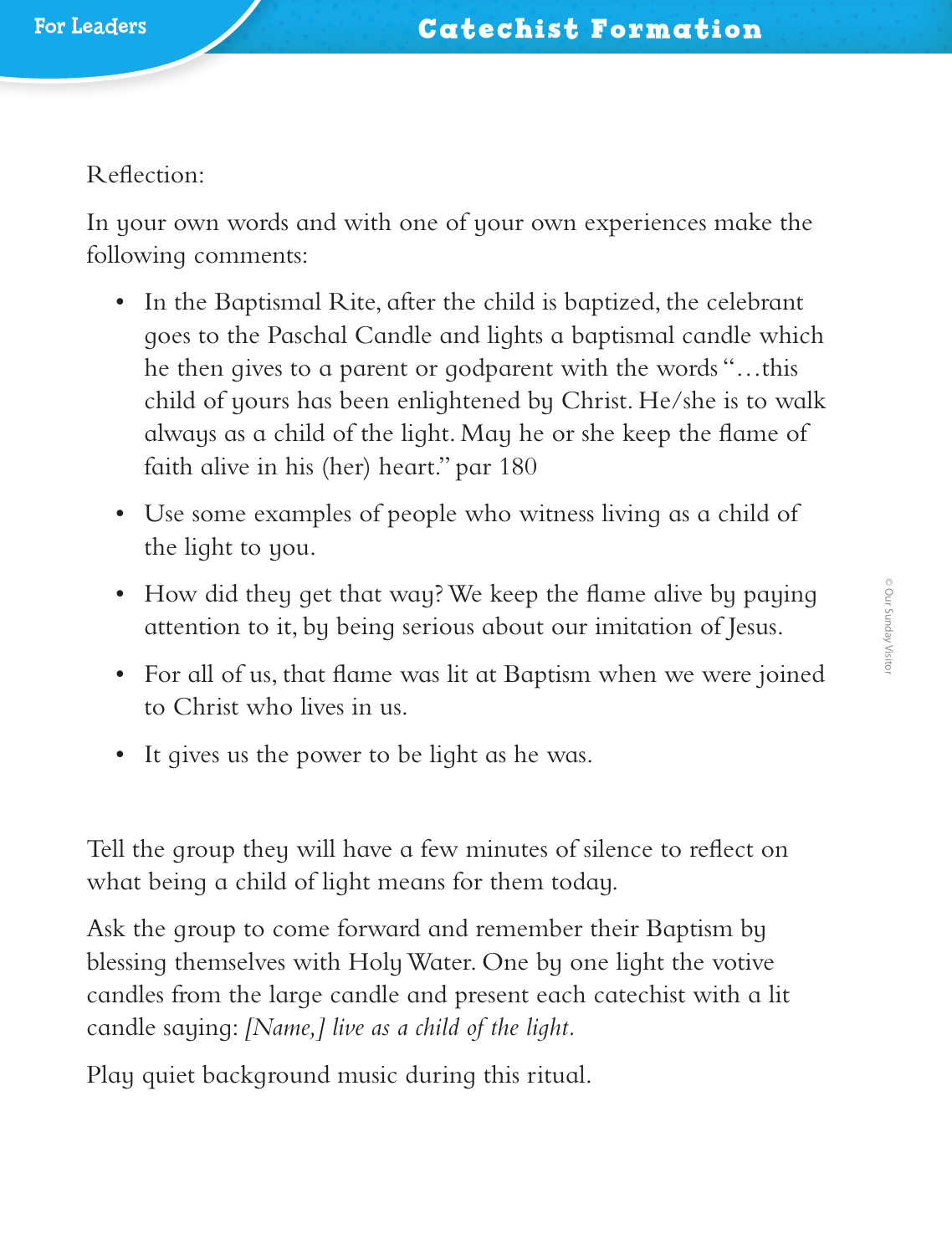# **Closing Prayer:**

**Leader:** *May the peace of the Lord be with you. Please share the Sign of Peace with one another.*

## **Session 1**

**Our Sunday Visitor** 

# **The Cracked Water Jar**

- Introduce this session by commenting on how often we don't think that we are enough. We feel that we don't give out enough light. We feel like **The Cracked Pot**.
- Read the Story **The Cracked Pot**. (There is a copy at the end of this outline.)
- Distribute Handout 1. Direct the Catechists to go off on their own in silence and write their thoughts about the questions on the handout. Give them a time to return. Ask them to observe silence during this time.

When catechists return, depending on the size of the group, have them sit in small groups or just one group.

Ask participants to share their feelings and insights about their meditation in the group about the Cracked Water Jar, including their experience of reflecting on the Scriptures. **Branch**<br> **Branch**<br> **Branch**<br> **Break** Break<br>
Break<br>
Break<br>
Break

At the conclusion of the discussion, ask catechists to stand facing a partner and sign each other on the forehead, saying the words, "You are a child of the Light."

## **Break**